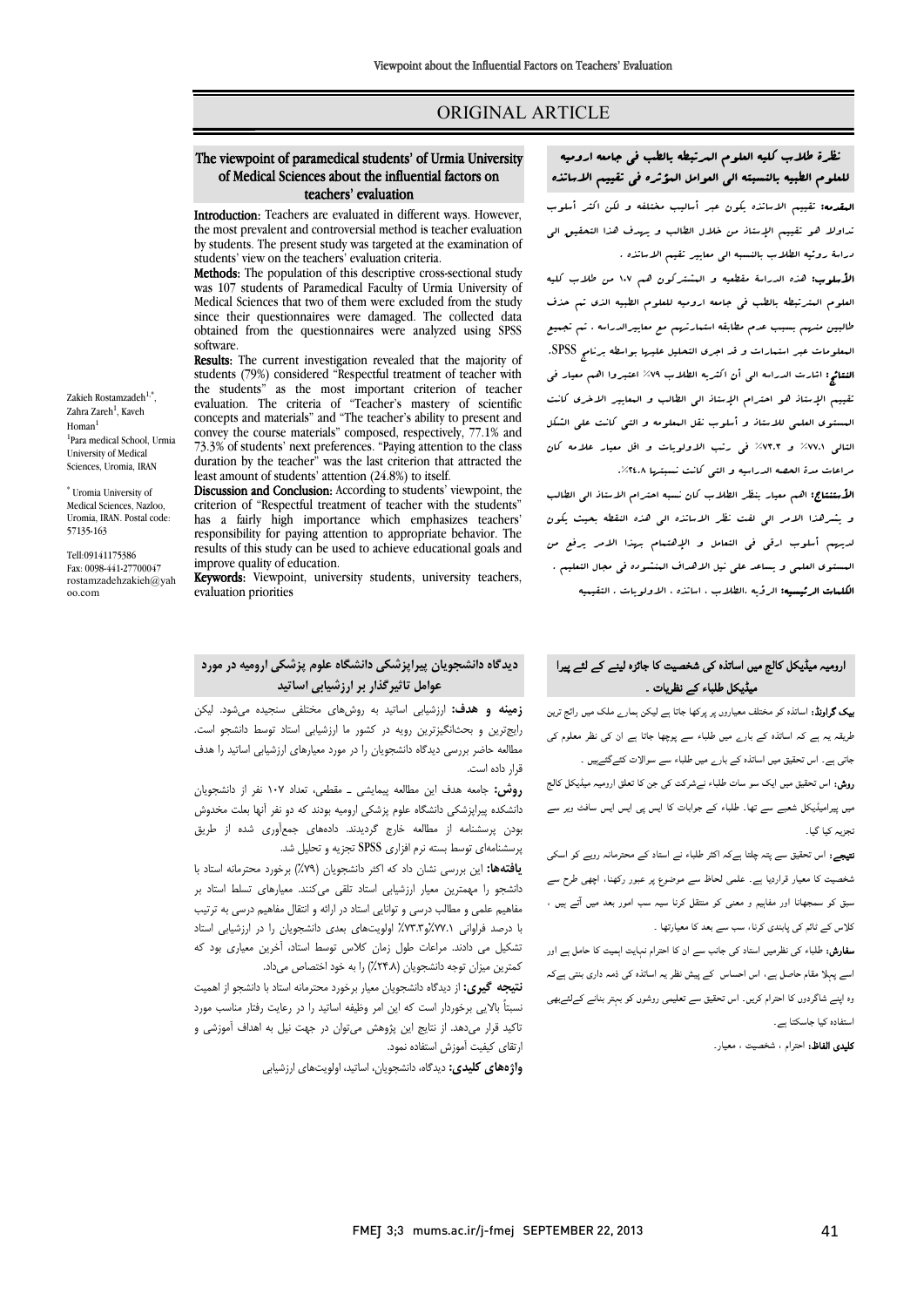$\overline{a}$  $\overline{a}$ 

### **INTRODUCTION**

 In the twenty-first century, the role of a university professor is providing the educational opportunities for the trainees education. Therefore, the presence of the academic staffs and faculty members can have a crucial role in that regard. Higher education systems have the main responsibility in training and supplying efficient human resources since they resources. Moreover, these systems allocate a significant portion of the country budget and have a determining role in various economic, social, cultural and political aspects of the community. In this regard, it seems necessary to to avoid wasting human and material resources; and to know the ability to compete in the future world where quality is the most important component for the survival of any organization (1). Accordingly, the input quality can and curriculums are three possible important inputs; therefore, assessing each of these factors can have a significant impact on the quality of the educational system  $(2 \alpha)$ . Evaluation can be used in a highlad of ways which<br>include determining the value, merit, and the importance of an educational phenomenon in order for judging and decision making to establish a system of planning, continuity of the activities, and adjustment of the system, aspects and supporting the system (4) while the main objective of evaluating the education process is helping teachers to improve teaching methods and activities, and assisting managers to make sensible decisions about teachers' hiring and promotion, and ultimately, the improvement of education as a career  $(5)$ with a direct relationship rather than the word-by-word are the most obvious phenomena of investment in human ascertain the optimum quality of their performance in order represent the educational system quality. Learners, teachers (2 & 3). Evaluation can be used in a myriad of ways which the authentication of the system, understanding its different improvement of education as a career (5).

 Teachers' evaluation at universities is carried out in different ways such as evaluation by the students, heads of department, colleagues, faculty administrators, self- of evaluating in many countries, including Iran, is evaluation by students (6 & 7) which is underscored more and more nowadays as it is employed in all the colleges and universities of America and perhaps it is the main resource<br>for evaluating the teaching performance of academic staff (8). To confirm this view, the results of a study on the consequences of students' feedback demonstrated that teachers take their students' opinions into consideration (9). Although the results of the evaluations by students plays a very important role in the evaluation of the educational quality, their credit and durability suffer from some ambiguities and many factors are mentioned as the researches indicate that teacher characteristics such as gender, experience, teaching method, and academic degree can influence the results of the evaluations conducted by the students (10 & 11). In addition, in other studies, the the teachers, gender, grade point average (GPA), and age have been introduced as the other influential factors (12-14) evaluation, and so on. One of the most common methods universities of America and perhaps it is the main resource and try to resolve the problems mentioned by the students Bias of the evaluation results. In this regard, some of the personal features of the students such as their view about

 is constantly under discussion of scientific communities (14). Therefore, some of the researchers have shown concerns regarding the teacher evaluation by the students extraneous factors. In fact, they believe that the evaluation not only cannot lead to the improvement of the education quality, but it will lead to the academic failure as well (16). Thus the opponents of the evaluation believe that students' validity while proponents argue that students have some sort of meta-evaluation that makes their evaluation of teachers correct (16). Accordingly, Aultman believes that feedback for them to improve teaching quality. He also has a particular faith in the formative evaluation of academic faculty members by the students, and hence it is valuable for providing immediate feedback that leads to an well as improving learning in the trainees (17). On the other hand, Greenwood disagrees with the evaluation of teachers by the learners and believes that individuals' characters and general environmental properties are nnot any reason for the students to be error-free in their evaluation of their teachers and professors (19). Considering the importance of the issue, great deal of researches has been carried out to identify the factors The findings of the studies demonstrate that teachers' teaching method, power of expression, academic ability, patience, behavior (19) as well as teachers' communication skills and appearance adornment, humor with students (7, 23, 23) teaching method, class management power (22-24), expression power, the ability to convey the concepts of the lessons and individual and behavior features (24, 23) are among the most important factors inhuencing the students<br>evaluation of teachers. Considering the importance of this issue in improving the teaching quality and providing the appropriate atmosphere for the heads of departments to take the required decisions on different aspects of teacher enhancement of the teaching quality, and with respect to the lack of such a study in the paramedical faculty of Urmia University of Medical Sciences, the current study that aims at examining the factors influencing their evaluation has  $\overline{a}$ so that the validity of the evaluation of teachers by students and believe that the obtained results are unfair due to evaluation is subjective and, as a result, it lacks the required teacher evaluation by students can be a valuable source of appropriate opportunity of improving teaching method as influential on their perception and judgment and there is influencing the student-based teacher evaluation (20 & 21). 21, 22), personality characteristics, academic information, among the most important factors influencing the students evaluation for the purpose of improvement and the been carried out in the 1389-1390 academic year.

#### **METHODS**

 This descriptive cross-sectional study was performed at Urmia University of Medical Sciences with the participation second semester or the subsequent ones. The criteria for data collection was a questionnaire composed of two parts, the first part was related to the students' demographic information and the second part consisted of  $14$  questions, High (4), No comment (3)  $\cdot$  Low (2) and Very Low (1). The questions were across different domains and related to the of paramedical faculty students, who were studying in their and each question had 5 answers, namely Very High (5),

 $\overline{a}$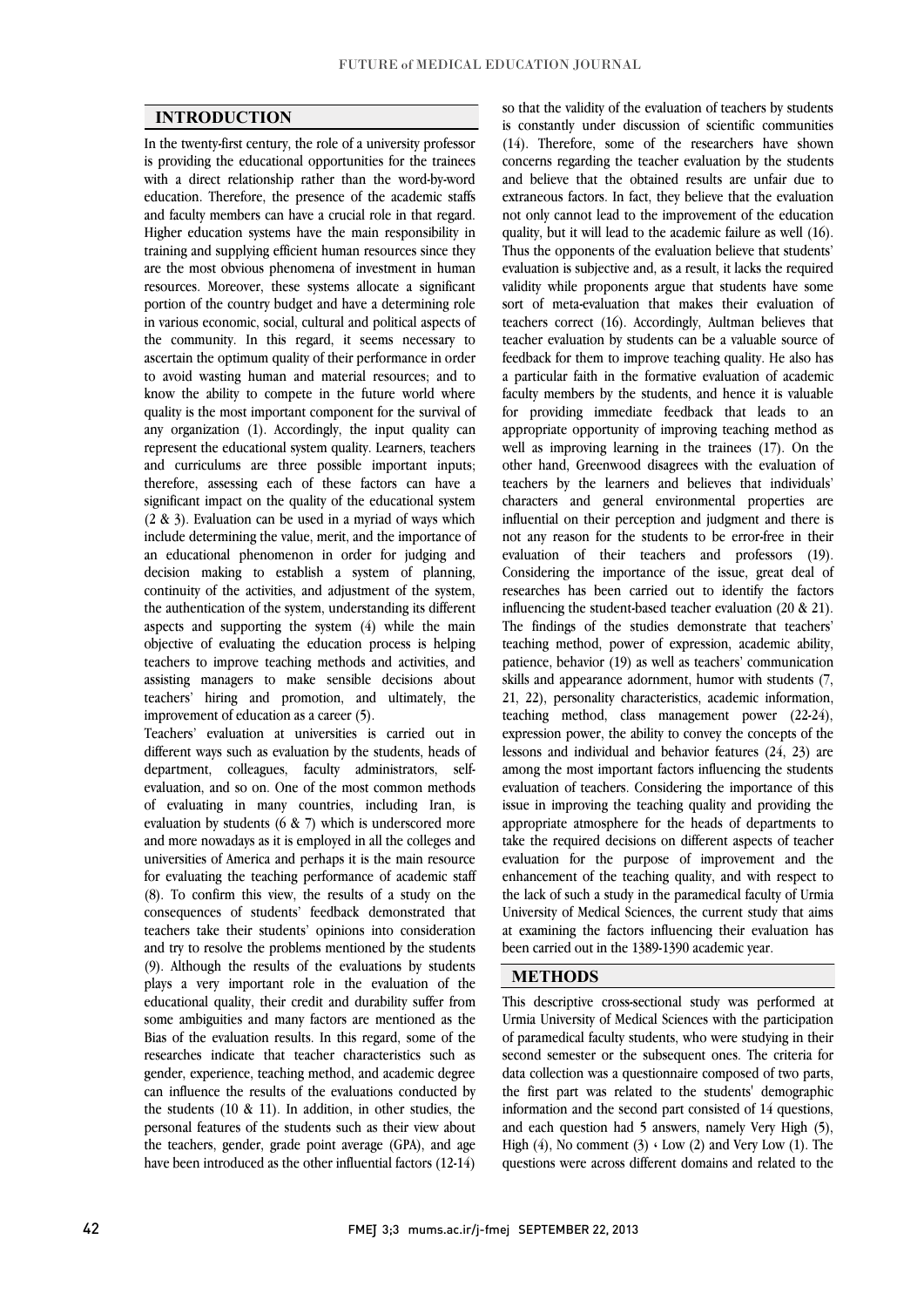$\overline{a}$ 

 factors associated with educational activities and teaching skills, teacher's personality characteristics, assessment method during the term, physical characteristics and time that somehow can be effective in the evaluation by students. related resources. Since the nature of some of theoretical and practical lessons is different, it has been tried to include almost general questions in the questionnaire that are questionnaire has been approved by three experts and its reliability with Cronbach's alpha coefficient was 0.86. The questionnaire was distributed among the paramedical students at Urmia University of Medical Sciences and the statents were assed to carefully and accurately complete<br>the questionnaire and return it to the researcher. Participating in the study was voluntarily and the information was supposed to be confidential. After collection, data were analyzed descriptively using SPSS.18  $\overline{a}$ The questionnaire was designed using articles and other required for teaching of all these courses. Validity of the students were asked to carefully and accurately complete software.

#### **RESULTS**

 From among all the students whom the questionnaire was distributed among, 107 questionnaires were returned while damaged. In this regard, the most students that participated in the study are 43.8% of Laboratory Science students, 22.9% of Operating Room students, 17.1% of Pediatric Anesthesiology students, 9.5% of Radiology and 6.7% of Health Information Technology students, respectively. two of them were excluded from the study due to being

| Table 1. Demographic information of the<br>students taken part in the evaluation |           |                  |          |  |  |  |  |  |  |  |
|----------------------------------------------------------------------------------|-----------|------------------|----------|--|--|--|--|--|--|--|
| Table 1                                                                          |           | Frequency<br>(f) | Percent  |  |  |  |  |  |  |  |
| Gender                                                                           | Female    | 73               | 69.5%    |  |  |  |  |  |  |  |
|                                                                                  | Male      | 26               | 24.8%    |  |  |  |  |  |  |  |
| Mean                                                                             | $16-17$   | 49               | $46.7\%$ |  |  |  |  |  |  |  |
|                                                                                  | $17 - 18$ | 21               | $20.0\%$ |  |  |  |  |  |  |  |
|                                                                                  | $15 - 16$ | 19               | $18.1\%$ |  |  |  |  |  |  |  |
|                                                                                  | 18-19     | 7                | $6.7\%$  |  |  |  |  |  |  |  |
|                                                                                  | $14 - 15$ | 6                | $5.7\%$  |  |  |  |  |  |  |  |
|                                                                                  | $19-20$   | $\mathfrak{D}$   | $2\%$    |  |  |  |  |  |  |  |
|                                                                                  | $13 - 14$ | 1                | $1\%$    |  |  |  |  |  |  |  |

Moreover, among the students in this evaluation, 69.5% participating in this evaluation were undergraduate students and GPA of more than 46.6% of the participants were female and 24.8% were male. The majority of students was 16 and mostly more than 15 (Table 1).

As it is shown in Table 2, in the domain related to teaching considered the academic dominance of teachers on scientific concepts and lesson content to be more effective, 73.3% thought of teacher's ability to present and convey the ֡֡֡֝ the compilation of texts and appropriate educational skills and using the teaching methods, 77.5% of the students lesson concepts to be influential, 62.9% of them considered

| Table 2. Frequency distribution on the basis of number and the percent of answers by Paramedical students<br>studying at Urmia University of Medical Sciences to the teacher evaluation questions |           |        |             |        |                |        |                |        |                 |        |  |  |  |
|---------------------------------------------------------------------------------------------------------------------------------------------------------------------------------------------------|-----------|--------|-------------|--------|----------------|--------|----------------|--------|-----------------|--------|--|--|--|
| Table 2                                                                                                                                                                                           | Very high |        | high        |        | No.<br>comment |        | Low            |        | <b>Very low</b> |        |  |  |  |
|                                                                                                                                                                                                   |           | $(\%)$ | $\mathbf n$ | (%)    | $\mathbf n$    | (%)    | n              | $(\%)$ | n               | $(\%)$ |  |  |  |
| Teacher's attendance in class at the appointed time                                                                                                                                               | 53        | (50.5) | 44          | (41.1) | 5              | (4.8)  | 1              | (1.0)  | 2               | (1.9)  |  |  |  |
| Paying attention to the class duration by the teacher                                                                                                                                             | 26        | (24.8) | 62          | (59.0) | 10             | (9.5)  | 5              | (4.8)  | 2               | (1.9)  |  |  |  |
| Teacher's supervision of students' presence in the<br>classroom                                                                                                                                   | 33        | (31.4) | 43          | (41)   | 12             | (11.4) | 10             | (9.5)  | 7               | (6.7)  |  |  |  |
| Respectful treatment of teacher with the students                                                                                                                                                 | 83        | (79)   | 19          | (18.1) | $\overline{2}$ | (1.9)  | 1              | (1.0)  | $0.0\,$         | (0.0)  |  |  |  |
| Expressing their interest in their discipline and showing<br>enthusiasm for teaching and student learning                                                                                         | 62        | (59.0) | 33          | (31.4) | 8              | (7.6)  | 2              | (1.9)  | $0.0\,$         | (0.0)  |  |  |  |
| Using appropriate methods for conveying the related<br>information                                                                                                                                | 57        | (54.3) | 40          | (38.1) | 6              | (5.7)  | $\overline{2}$ | (1.9)  | 0.0             | (0.0)  |  |  |  |
| Assessing students' learning throughout the term by<br>appropriate questioning                                                                                                                    | 30        | (28.6) | 44          | (41.9) | 13             | (12.4) | 11             | (10.5) | 7               | (6.7)  |  |  |  |
| Conveying subject matter material in an applicable<br>manner and with suitable examples                                                                                                           | 58        | (55.2) | 39          | (37.1) | 7              | (6.7)  | 0.0            | (0.0)  | 1               | (1.0)  |  |  |  |
| Providing appropriate teaching texts and pamphlets or<br>introduction of appropriate resources                                                                                                    | 66        | (62.9) | 37          | (35.2) | 1              | (1.0)  | 1              | (1.0)  | 0.0             | (0.0)  |  |  |  |
| Teacher's use of educational aids<br>(Board and slide), if necessary                                                                                                                              | 45        | (42.9) | 50          | (47.6) | 8              | (7.6)  | 2              | (1.9)  | 0.0             | (0.0)  |  |  |  |
| Teacher's mastery of scientific concepts and materials                                                                                                                                            | 81        | (77.1) | 22          | (21.0) | 1              | (1.0)  | 1              | (1.0)  | 0.0             | (0.0)  |  |  |  |
| The teacher's ability to motivate students to study and<br>learn more                                                                                                                             | 65        | (61.9) | 29          | (27.6) | 8              | (7.6)  | 3              | (2.9)  | $0.0\,$         | (0.0)  |  |  |  |
| The teacher's ability to present and convey the course<br>materials                                                                                                                               | 77        | (73.3) | 22          | (21.0) | $\overline{4}$ | (3.8)  | $\overline{2}$ | (1.9)  | $0.0\,$         | (0.0)  |  |  |  |
| The teacher's ability to activate students and engage<br>them in classroom discussions                                                                                                            | 37        | (35.2) | 46          | (43.8) | 14             | (13.3) | $\overline{4}$ | (3.8)  | 4               | (3.8)  |  |  |  |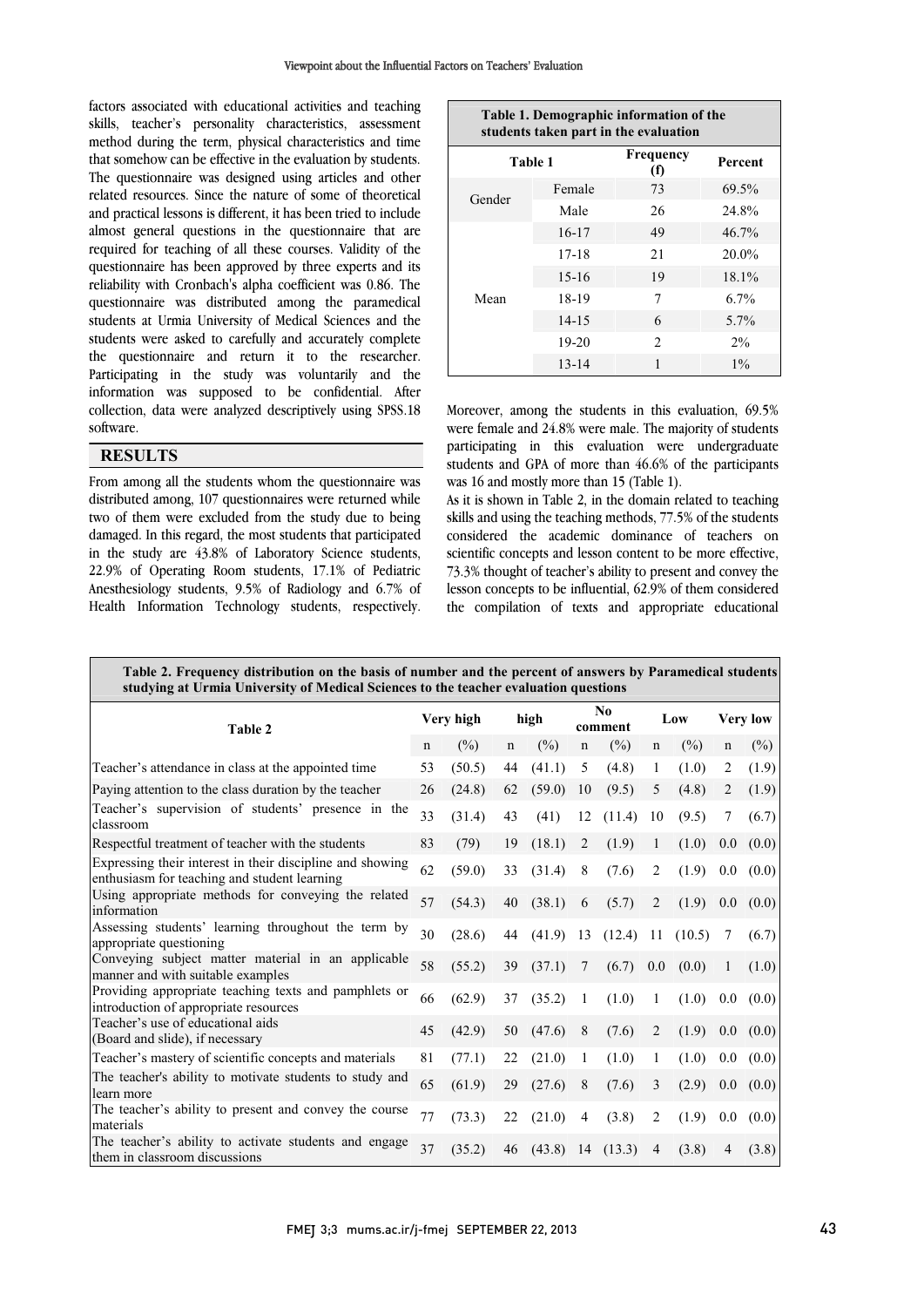pamphlets or the introduction of the appropriate resource materials as effective, 54.6% of students thought of using appropriate and various methods to convey the lesson concepts to be very important, and 42.9% considered the to be influential. In the domain of teacher's individual skill and behavior, 79% of students studying at the paramedical faculty of Urmia University of Medical Sciences highlighted the respectful treatment of teacher man statents, 31,9% estistated the teacher 3 assity in<br>motivating the students to learn and study more, 59% of them took teacher's interest in his own academic subject, desire to teach, and students' learning into consideration, make students participate in the class discussions and activation of students, and finally, 31.4% of them mentioned teacher's supervision of students' presence in the classroom to be highly or very highly influential. In 50.5% of the participants teachers' punctuality was important, and for  $24.8\%$  of them, attending to the duration of the class was very influential or very much influential. Regarding the evaluation of student learning students' evaluation of High, Very High, No Comment, Low and Very Low were 41.9, 28.6, 12.4, 10.5, 6.7 percent, respectively. In general, the effectiveness degree of the above mentioned cases was ranged from High to Very  $\overline{a}$ use of teaching aids (whiteboard and PowerPoint slides) with students, 61.9% considered the teacher's ability in 35.2% of the students regarded the ability of teacher to addition, in the domain of physical characteristics, for during the semester using the appropriate questions, High in the evaluation of teachers by students.

### **DISCUSSION**

 Teacher evaluation is a process that aims to boost the quality of teaching and learning in most of the universities give the necessary feedback. Therefore, from paramedical students' perspective at Urmia University of Medical Sciences, numerous factors are important in different domains of teachers' evaluation by students. The findings present and convey the lesson concepts were the most important and effective factors in the field of teaching important. Unlike the present study that introduced the teaching skills and methods as the most important factors in the evaluation, the study conducted by Mahmoudi et al. revealed that 43.3 percent of students introduced the evaluation (7). By comparing the results of the present study with the research conducted by Vakili et al. showed that teaching method and skill and teacher's scientific strength were the most important factors influencing their face problems if he does not have the ability to convey the lesson concepts well enough, even if he has the sufficient scientific mastery because these two influential factors are complementary and the absence of one of them will affect field of teaching skill, the study by Ghorbani et al. proved that teacher's mastery, speech fluency, mode of that the results are informed to the teachers in order to of the current study indicated that teacher's mastery of scientific concepts and course content, their ability to skills and methods of the evaluation were highly teachers' good teaching technique to be influential in the evaluation (26). It was also observed that a teacher will the evaluation. Confirming the obtained results in the  organization, lesson planning and teaching interests are, respectively, the most important characteristics of a good educator (23). On the other hand, this study showed that the type of teacher evaluation by the student during a evaluation. In this vein, Seif believes that the type and level of difficulty of the subject matter can influence the way that students evaluate their teachers (21). Furthermore, the research by Amini et al. revealed that 60.9 percent of the in the study done in Shahrekord, the factors such as strictness, the higher control of teachers over students in classes and at exam sessions were not regarded as the faculty members' evaluation (26). On the other hand, the respectful treatment of teachers towards students, teachers' ability for motivating students to learn and more study, expressing the interest to his academic discipline, and introduced as the effective factors in the domain of personal characteristics of the teacher. In support of this view, the study by Crumbley et al. demonstrated that for 88% of students, teaching method, speech skill, seriousness, motivation and learning of the content by students were very important (14). Amini et al. also showed that 76.6% of students believe that teacher's communication skills are effective in their evaluation (7). With respect to the physical University of Medical Sciences recognized teacher's punctuality and, to a great extent, observing the length of class time to be influential which is consistent with Marufi et al.'s findings (1). Therefore, it seems that, physical their teachers. Thus, in sum, it can be stated that in this study, students agreed with generalities of teachers' evaluation and regarded it as very effective to improve the  $\overline{a}$ semester is also another effective factor in the teacher students rated the strict teachers with low grades (7) while confounding factor in the analysis of the results of the enthusiasm towards teaching and students' learning are organization of material, fairness of grading, students' characteristics and time, Paramedical students at Urmia characteristics and timing can affect students' evaluation of quality of teaching.

#### **CONCLUSION**

 $\overline{a}$ 

 Since students are the only ones that are taught directly by teachers and the evaluation of training activities for students peripheral factors effects such as physical elements and time of the course can influence evaluation by students, providing favorable conditions for teaching students by the educational administration is proposed so that effort and It is also suggested that the research findings in different areas of the country be investigated and a systematic and detailed questionnaire for evaluating teachers be designed so that the problems caused by different research results In this vein, the experience of other countries can be also utilized. Therefore, it is suggested that a committee be formed by the Ministry of Health and Medical Education in this regard and by using new methods, and developing valid the quality of education with the help of authorities and are considered important elements and since some of the hard work of teachers are not affected by peripheral factors. from different universities of the country can be eliminated. and reliable tools be able to take a step towards improving provision of proper conditions.